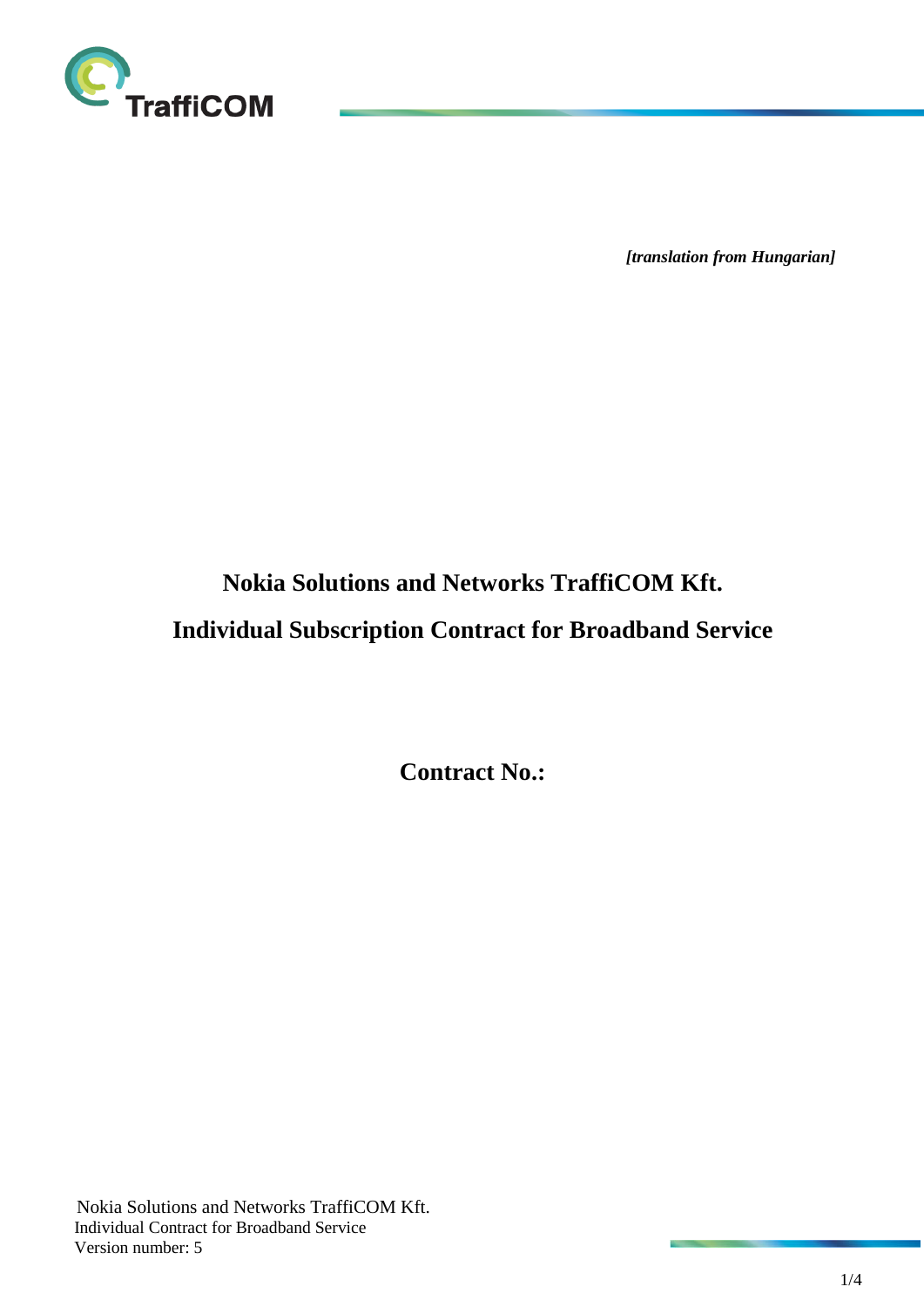

**Concluded between** 

| 1.              | Data of the Subscriber                                               |                                                |
|-----------------|----------------------------------------------------------------------|------------------------------------------------|
|                 | Company name of the Subscriber:                                      | []                                             |
|                 | Registered seat of the Subscriber:                                   | []                                             |
|                 | Location of the Subscriber's access point:                           | []                                             |
|                 | Invoicing address, bank account number of the Subscriber:            | []                                             |
|                 | Company registation number of the Subscriber:                        | []                                             |
|                 | Contact person at the Subscriber:                                    | []                                             |
| 2.              | <b>Data of the Service Provider</b>                                  |                                                |
| 2.1             | Name, registered seat and postal address of the Service Provider     |                                                |
|                 | Company name of the Service Provider:                                | Nokia Solutions and Networks TraffiCOM Kft.    |
|                 | Registered seat of the Service Provider:                             | 1083 Budapest, Bókay János u. 36-42.           |
|                 | Postal address of the Service Provider:                              | 1083 Budapest, Bókay János u. 36-42.           |
|                 | Company registration number of the                                   |                                                |
|                 | Service Provider:                                                    | 01-09-567072                                   |
| 2.2             | Availability of the Service Provider's customer service:             |                                                |
|                 | Domestic access:                                                     |                                                |
| Telephone:      |                                                                      | $(06-40)$ 200-739                              |
| E-mail:         |                                                                      | ugyfelszolgalat@trafficom.hu                   |
| Telefax:        |                                                                      | $(06-1)$ 455-7185                              |
|                 | Postal address:                                                      | 1083 Budapest, Bókay János u. 36-42.           |
|                 | International access:                                                |                                                |
| Telephone:      |                                                                      | $(+36-1)$ 455-7198                             |
| E-mail:         |                                                                      | helpdesk@trafficom.hu                          |
| Fax:            |                                                                      | $(+36-1)$ 455-7185                             |
| Postal address: |                                                                      | Bókay János u. 36-42. H-1083 Budapest, Hungary |
|                 | Service hours of the customer service: 24 hours a day all year round |                                                |
| 2.3             | Internet home page address of the Service Provider:                  |                                                |
|                 |                                                                      |                                                |

[http://www.trafficom.hu](http://www.trafficom.hu/)

Nokia Solutions and Networks TraffiCOM Kft. Individual Contract for Broadband Service Version number: 5

**CONTRACTOR**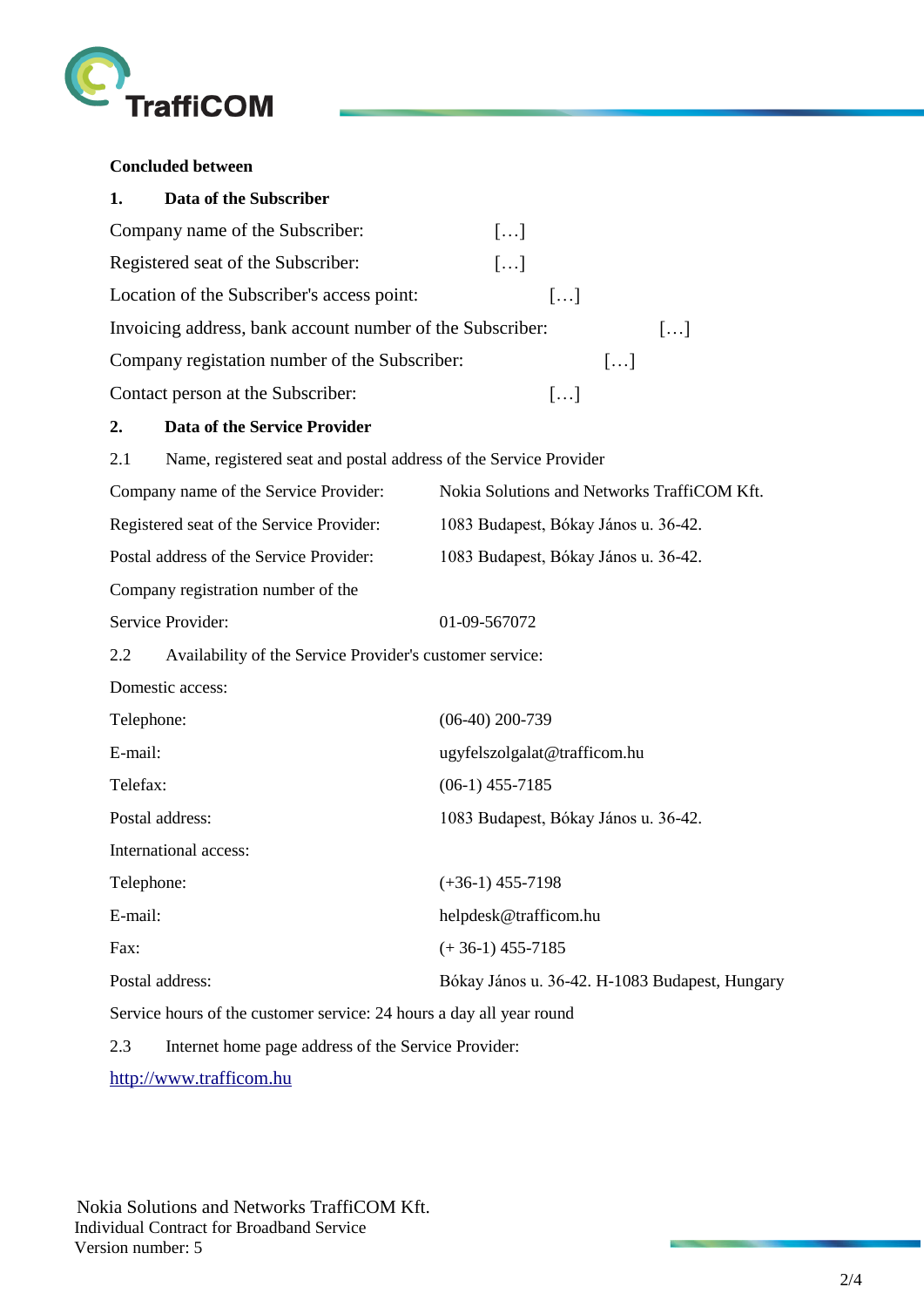

| 3.  | Subscribed service(s) subject to the Contract: |
|-----|------------------------------------------------|
|     | Provision of broadband services                |
| 3.1 | Definition of the service access points        |
|     | 1. Delivery point particulars:                 |
|     | Address:                                       |
|     |                                                |
|     | number, floor, door, disposition:              |
|     | GPS co-ordinates:                              |
|     |                                                |
|     | 2. Delivery point particulars:                 |
|     | Address:                                       |
|     |                                                |
|     | number, floor, door, disposition:              |
|     | GPS co-ordinates:                              |
|     |                                                |
| 3.2 | Requested bandwidth                            |
|     | 5-5 Mbit/s                                     |
|     | $10-10$ Mbit/s                                 |
|     | 50-50 Mbit/s                                   |
|     | $100-100$ Mbit/s<br>250-250 Mbit/s             |
|     | 500-500 Mbit/s                                 |
|     | 750-750 Mbit/s                                 |
|     | 1000-1000 Mbit/s                               |
| 3.3 | Interface of service access                    |
|     | 1. At service access point No. 1:              |
|     | 2. At service access point No. 2:              |
| 3.4 | Service ID                                     |
| 3.5 | Is two-way access required?                    |

yes/no

# **4. Availability of the Service:**

4.1 ………. % annually

Nokia Solutions and Networks TraffiCOM Kft. Individual Contract for Broadband Service Version number: 5